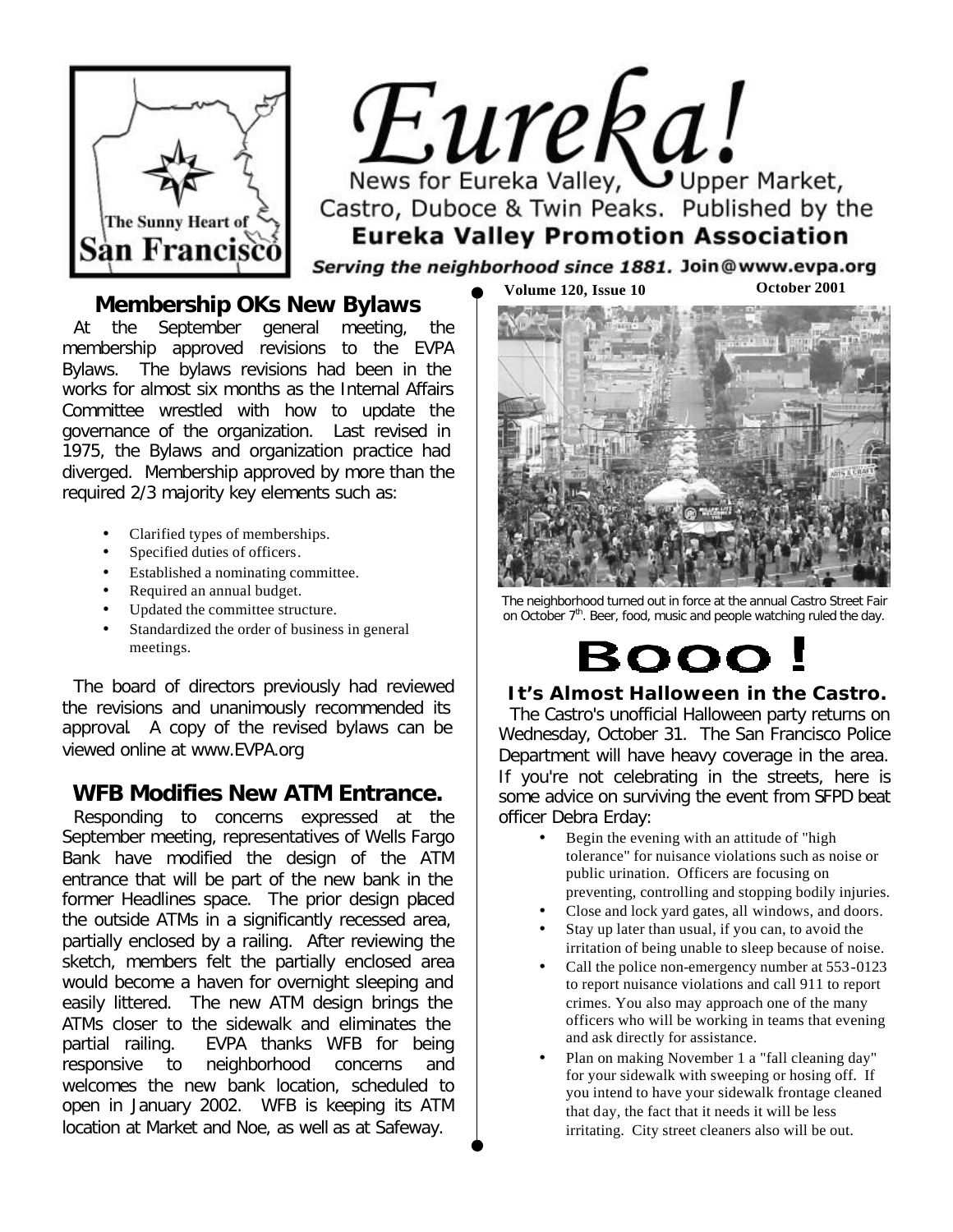### **New Gay Men's Health Center Gets Mixed Reception**.

Membership response to the new Gay Men's Health Center was mixed at the September meeting. Steven Tierney, Director of HIV Prevention Programs for the City, outlined plans for a health facility with a 'sex positive' atmosphere that includes internet access. The facility's mission statement says it "is designed to reduce transmission of sexually transmitted diseases including HIV, by providing an alternative place for gay and bisexual men to connect with sexual health information; HIV and STD testing, counseling and each other, both online and off." The concept is based, in part, on the "WeHo Lounge" that opened in West Hollywood, California in 1997 in the middle of the gay nightlife area. That facility closed this summer for remodeling to convert it into a thrift resale store that will reduce the size of the coffee lounge but continue offering testing services.

Tierney cited the increase in new HIV cases in San Francisco as evidence that the new facility and its unusual form of outreach is needed, especially among men who meet sexual partners in real life after meeting them online. The internet access is the "hook" Tierney says to get people in the facility so they can be exposed to sexual health information and clinical testing.

Additional elements may include digital photos for emailing, popular software applications, meeting rooms for nonprofits, and pay phones. Hours have not been set, although the clinic hopes to leverage its location by popular bars to increase evening and night use.

While wholeheartedly supporting HIV prevention, several members asked how the facility intends to transition a computer user into someone who takes a HIV test. Others expressed concern the facility may become a "hang out" space near a corner where loitering, inebriation and drug dealing already are the subject of complaints. Tierney says the group now is conducting focus group research and will be better able to answer these questions once the research is completed. Planning on the facility continues a twice a month meetings in which EVPA members and the public may attend. If you are interested in being on the online mailing list for information on this project, send a note to [DebLevine@hotmail.com](mailto:DebLevine@hotmail.com) or send questions to [steven\\_tierney@dph.sf.ca.us](mailto:steven_tierney@dph.sf.ca.us)

The new center will be in the former Stadlander's Pharmacy at 4122 18th Street near Collingwood. Tierney agreed to return for more discussion after

## **Battle of the Presido Plans**

What will become of the Presido National Park? Two groups are engaged in fierce debate over how the huge park space should become financially selfsufficient as mandated by Congress.

The Presidio Trust is the official group charged with shaping the Park's development and use. Contesting that group's proposal is Friends of the Presidio National Park, which asserts the Trust's plan allows too much development, and of the wrong kind. The disagreement reaches its climax October 25th; the last day of public comment on the proposals will be taken. Both groups will be at EVPA's October 18 meeting to make brief presentations. View the competing proposals at [www.presidiotrust.org](http://www.presidiotrust.org)

and [www.friendsofthePresidioNationalPark.org](http://www.friendsofthepresidionationalpark.org) and then come to the meeting with your questions.

### **Quality-of-Life Initiative Working. But your help needed now!**

Slowly but surely the quality-of-life initiative undertaken by EVPA, in cooperation with other organizations, is making progress. Supervisor Leno has asked the Board to approve research on the following in order of priority: (1) Assess the cost of additional steam cleaning of sidewalks for the Castro area; (2) Assess the cost of additional street cleaning for the Castro Area; (3) Assess the cost of additional graffiti removal for the Castro Area; (4) Analyze reporting process by special patrols to the Police Department to consider possibility of clerical workers completing paper work to allow patrols to be on the street rather than filling out paper work. Special Patrol officers have reported a great deal of their time is spent filling out paper work that they believe could be done by clerical workers; (5) Assess the cost of providing additional special patrols for the Castro Area; (6) Assess the cost of providing Health Department crisis intervention outreach workers to the Castro Area; and (7) Assess the cost of providing additional lighting for Harvey Milk Plaza.

At its October 1 meeting, the Board 'continued' the motion because some supervisors felt it was "too district focused."

EVPA urges everyone to write or email all of the Board of Supervisors to express support for this study of costs. The phone numbers and email addresses for the Supervisors are in the *Research!* section of www.evpa.org.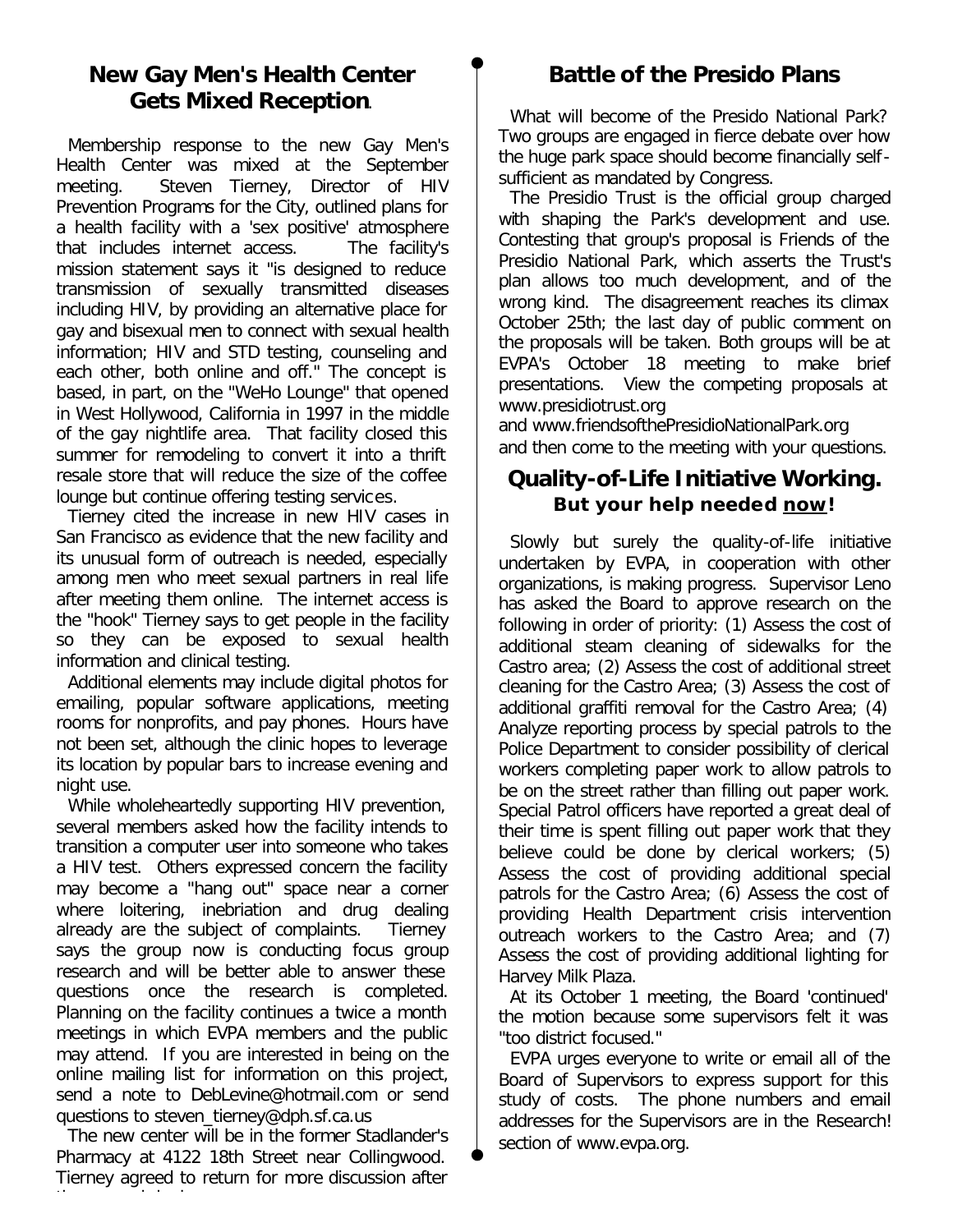### **General Meeting Minutes Sept.20, 2001**

The meeting was called to order at 7:30pm. Minutes from the previous two meetings were approved. The agenda was approved without debate.

The proposed changes to the EVPA bylaws were presented by the Internal Affairs Committee. After some discussion and amending of the proposed changes, the changes were voted on and adopted as amended.

Wells Fargo had revised their original external ATM design and an artist's rendering of the new version was passed around. The new version was approved by the membership.

The proposed tenant at the Statlander's Pharmacy, a sort of sex information/internet access provider gave a presentation. This proposal has gone through many changes, and the presenters assured EVPA that the business would not be a café nor would it offer or sell any food or drink at all, except for private occasions. While the presenters were quick to explain what the business would **not** be, exactly what it would be was unclear to your humble Reporting Secretary. It appears evident to your humble Recording Secretary that most people already know how to have sex, therefore information regarding sex would be unnecessary.

A PCS Antenna installation on the "tower" of the firehouse on Sanchez Street was approved with the suggestion that the company attempt to have the proceeds from that installation and rental of the space be earmarked for the firehouse itself. There was no new business. Meeting adjourned at 9pm.

### **America: Open for Business**

September 11th brought travel to a halt and squelched local appetite for routine shopping. Neighborhood businesses have felt the pinch, and so have employees as hours and tips plunge. The Mayors Office, with assistance from local merchant associations including Merchants of Upper Market, have developed *America: Open for Business*. The campaign to encourage residents to return to the stores kicked off October 9th with a press conference in front of City Hall attended by local and national media. You'll see the signs prominently featuring the American Flag in stores throughout the neighborhood. Shop locally!



supporting EVPA. YOUR AD SHOULD BE HERE! Advertise in *Eureka!* Contact Herb Cohn at 415.621-6637 or [herbcohn@pacbell.net](mailto:herbcohn@pacbell.net)

Deadline for the next issue is November 1. Ads submitted electronically encouraged.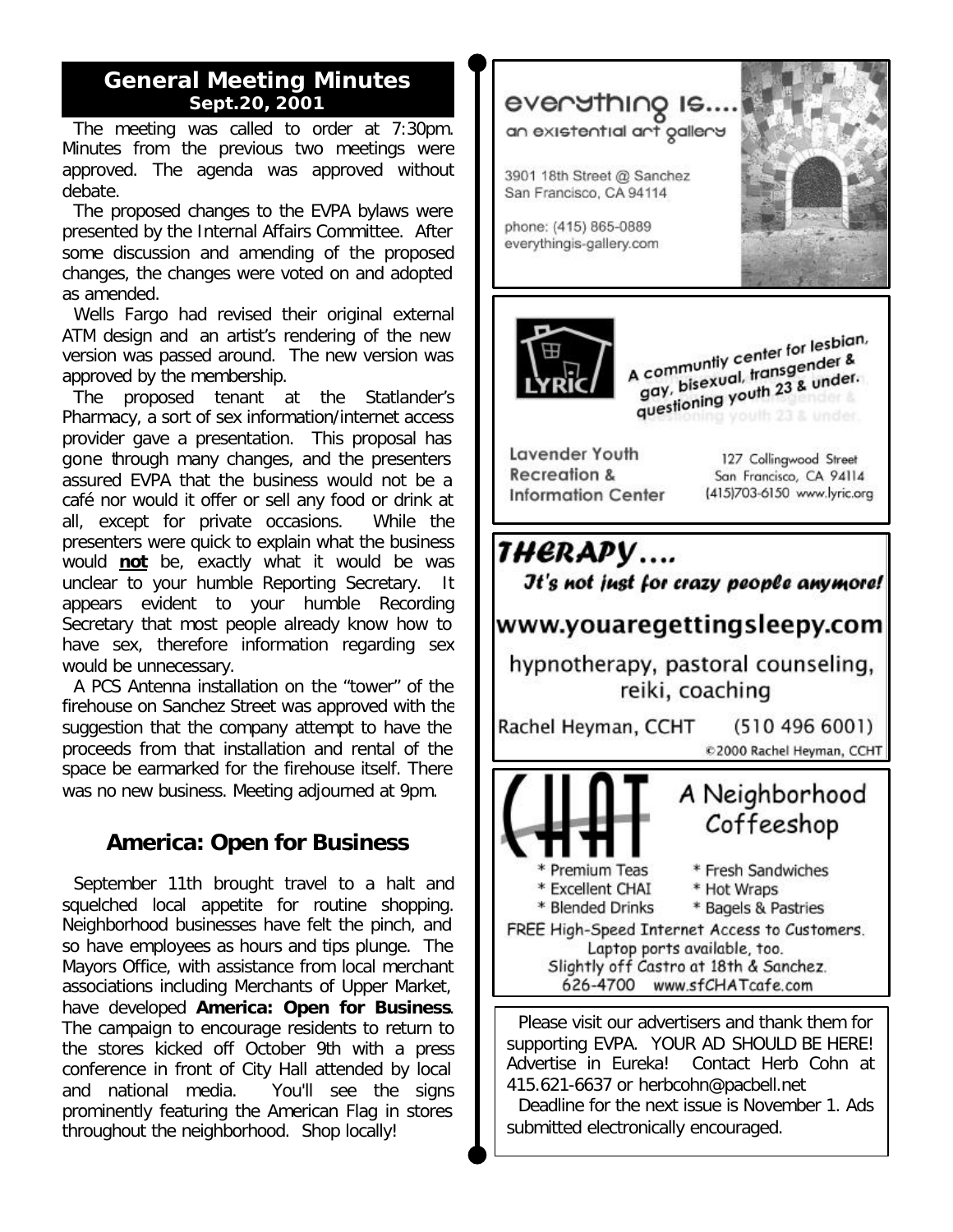### **City Attorney Candidate Steve Williams to Meet the Membership**

Although EVPA does not endorse candidates, it will provide a forum for public office candidates who contact us wanting to introduce themselves to our neighborhood association. At the October 18 meeting, candidate for City Attorney Steve Williams will make a 5-minute presentation. Have questions about what he'd do? Bring them for the very brief Q&A period, as well as to talk to the candidate after the meeting.

# **Next Meeting**

### **‡ October 18th General Membership Meeting Board & Officer Nominations**

**October 30 120 Years of EVPA Party!** @ CHAT November 15 General Membership & Elections *December 4 Board of Directors*

### **Agenda for Oct. 18 Meeting**

7:30 pm; EVRC Gym; 100 Collingwood

Key Items:

Steve Williams, candidate for City Attorney Presidio Park Plans Nominations for officers and board Proposed bylaw amendment Committee Reports & Regular Business

### **Are You Ready for November 6?**

You must be registered by October 22nd in order to vote in the Consolidated Municipal Election:

**Prop. A** S.F. Community College District General Obligation Bonds

- **Prop. B** Renewable Energy Bonds
- **Prop. C** Vacancy in Elective Office
- **Prop. D** Landfill in S.F. Bay

**Prop. E** Elections, Ethics & Outside Counsel

- **Prop. F** Municipal Water & Power Agency
- **Prop. G** Redistricting
- **Prop. H** Renewable Energy/Energy Conservation
- **Prop. I** MUD Municipal Utility District Wards

#### **City Attorney** Office

#### **City Treasurer** Office

Need to register to vote? Call 554-4411. *Hurry*!

# **Committee Reports**

### **Nominations Committee**

The task of bylaws revision now complete, the Internal Affairs committee is working on elections. Members are being approached about running for positions. Nominations also are taken from the floor at the Oct. and Nov. membership meetings.

### **Planning Committee**

The Planning Committee, along with other groups, has been working with the Supervisor's office to establish special height and bulk limitations, and demolition restrictions for residential construction within District 8 boundaries. The City Attorney's office is finalizing language.

### **Membership & Promotion**

The M&P has revised the website at [www. EVPA.org,](http://www.evpa.org) and is producing a membership packet. M&P is organizing a "120 Years of EVPA" party.

Want to get involved in EVPA's committees? E-mail us at [info@EVPA.org.](mailto:info@evpa.org) **Committees:** Utilities, Transportation & Neighborhood Commerce, Planning, Public Health & Safety, Education & Recreation, Membership & Promotion, Finance, and Internal Affairs. Please visit our advertisers and thank them for supporting EVPA.

### **Handy Resources for Home**

| <b>Report Litter</b>                  | 28-CLEAN                                 |
|---------------------------------------|------------------------------------------|
| Report Graffiti                       | 241-WASH                                 |
| Police Non-Emergency                  | 553-0123                                 |
| Help A Homeless Person                | 431-7400                                 |
| (City's First Response Outreach Team) |                                          |
| Dispose Used Motor Oil                | 800/449-7587                             |
| <b>Report Damaged Street Signs:</b>   | 554-9780                                 |
| <b>Street Cleaning</b>                | 695-2017                                 |
| (evenings & weekends 695-2020)        |                                          |
| Senior Care in S.F.                   | www.sfgetcare.com                        |
|                                       | (outside SF, http://BenefitsCheckUp.org) |

### **Wave the Red, White & Blue**

Images of the American Flag can be downloaded and printed from the recently revamped website, www. EVPA.org The flag represents "*one nation, indivisible."* It is an ideal toward which we still strive. And the colors can be beautifully integrated into your Holiday decorations.  $\circledcirc$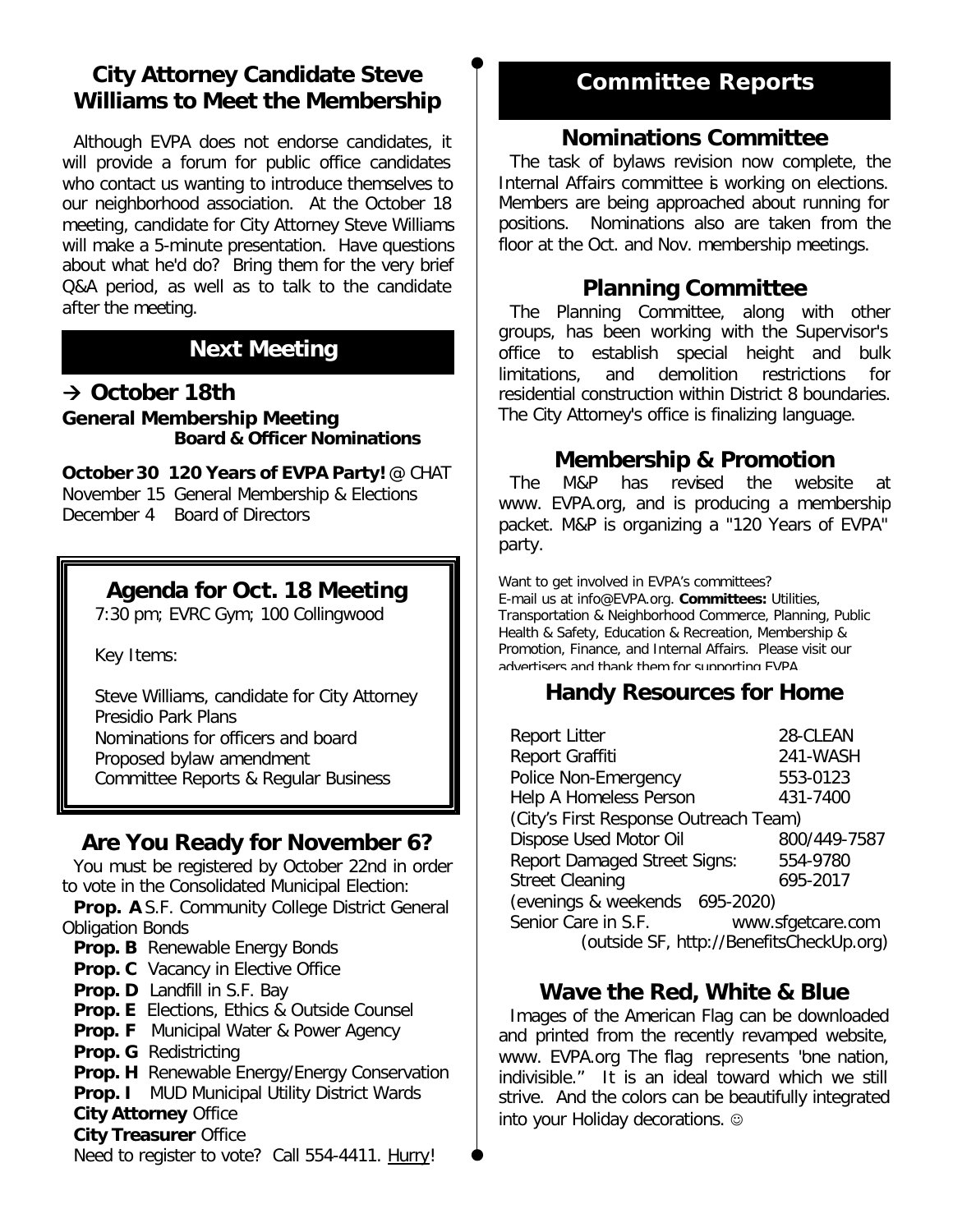

New York City and San Francisco are like bookends on a great continent. Any visual panorama of the U.S. inevitably opens with the New York skyline or Statue of Liberty, and ends with the Golden Gate Bridge or shots of the San Francisco skyline with its distinctive TransAmerica Pyramid. So many of the immigrants who populated this country entered through New York's Ellis Island or via San Francisco's Angel Island. Both cities share vibrancy, diversity and a sense of self-importance that comes from being where the action is. Given the distance, it is remarkable how many neighbors either used to live there, or are moving there, or have families and friends there.

The events of September 11th shook Eureka Valley. It was a staggering loss of life. It was a means of attack so brutal, it had been considered off limits. It represented the end of what we now know was our innocence about terrorism from abroad reaching our shores. The personal stories of those on the planes, like San Franciscan Mark Bingham, and the thousands more in the buildings, remind us that each of us may discover in a heartbeat if a hero, or a coward. If, moments from now, you were to be consumed in chaos, would you help the person in the wheelchair, rush into a damaged building to help others, or lunge at a highjacker even if meant risking your life? Or not.

Eureka Valley residents erected a makeshift memorial in front of the Bank of America at Castro/18th Street. Candles were lighted. Silent prayers asked. Heartfelt poems placed on the wall. Although the memorial is now gone, the

work of rebuilding our sister city and helping the tens of thousands who have been hurt in one way or another continues. Contact any of the following organizations to donate:

- NY Firefighters Fund [www.daily.iaff.org/fund.htm](http://www.daily.iaff.org/fund.htm)
- Red Cross [www.redcross.org](http://www.redcross.org)
- A Tribute to Heroes/United Way <http://www.tributetoheroes.org/>
- Families of Freedom College Fund [www.familiesoffreedom.org](http://www.familiesoffreedom.org)

## **Firefighters Sprout Antenna**

Membership voted support for the PCS antenna installation proposed for the Fire Station  $# 6$  at 135 Sanchez. Metro PCS showed how the 9 flat. enclosed antenna boxes will be installed on the existing tower, and painted to match the existing color scheme. The tower height will not change. In its letter to City planners, EVPA requested revenue generated from the contract go to the S.F. Fire Department.

### **Tag n' Bag is Back! a.k.a. "Please tidy up around my things, I'll be back later."**

The proposal to provide 48 hours notice before any person's belongings are removed from city sidewalks and parks is once again being considered. The proposed legislation from Supervisor Ammiano was raised earlier this year, and then referred back to the Rules Committee. EVPA opposes this legislation as contributing to the deterioration to the neighborhood, being ineffective at helping the homeless, and as expensive and unenforceable as a practical matter.

**Please contact all of the Supervisors to let them know what you think.**  Visit [www.EVPA.org](http://www.evap.org)  for how to reach them.



#### **2001 Officers & Board Members**

| President                         | Lion Barnett      |
|-----------------------------------|-------------------|
| Vice President                    | Gerald Abbott     |
| Corresponding Secretary           | Gustavo Serina    |
| Recording Secretary               | Mike Babbitt      |
| Treasurer                         | Heide Chipp       |
| At-Large Board Members            |                   |
| Drew Bertagnolli                  | Nila Camino       |
| Herb Cohn                         | Michael Crawford  |
| Joe Foster                        | <b>Judy Hoyem</b> |
| Rachel Resnikoff (past president) |                   |

EVPA encompasses neighborhoods commonly referred to as Castro, Upper Market, Twin Peaks and, of course, Eureka Valley. Membership in EVPA is open to anyone who lives, works or owns property within these boundaries: Dolores Street, 22nd Street, Twin Peaks, and Duboce Avenue. It's the heart of the City!